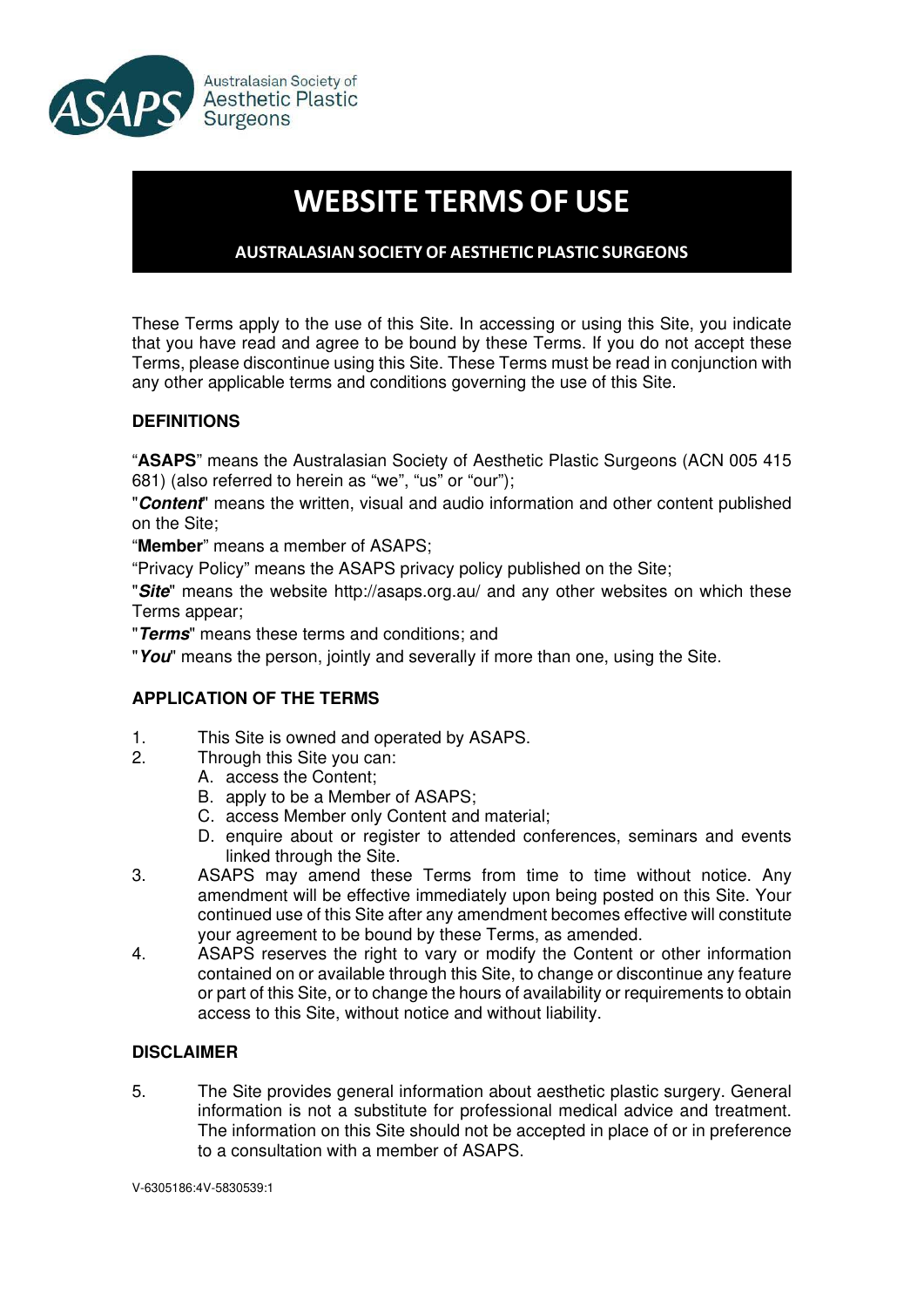- 6. Any interaction with ASAPS through the Site, including but not limited to the 'Ask a Surgeon' function and any e-mail correspondence, does not replace an inperson consultation with a qualified surgeon. ASAPS recommends that you always obtain specific advice for your individual needs from a member of ASAPS.
- 7. ASAPS does not warrant, guarantee or make any representation regarding the accuracy, adequacy, reliability, completeness or timeliness of the information available on this Site or that it is suitable for your intended use. The information is provided by ASAPS in good faith on an "as is" basis without warranty of any kind.
- 8. ASAPS may update the Site from time to time, and may change the Content at any time. Please note that any of the Content on the Site may be out of date at any time, and we are under no obligation to update it.
- 9. You acknowledge sole responsibility for, and assume all risk arising from, your use of this Site and access of the Content.

# **MEMBERSHIP**

- 10. You are able to apply to be Member through the Site. As part of your application you will be required to submit certain information in order to complete such registration ("**Registration Information**"). The Registration Information may include, but is not limited to, your name, contact details, credit card details and qualifications.
- 11. You must keep your Registration Information confidential. You are solely responsible for any loss or damage you or we may suffer as a result of your failure to do so.
- 12. Upon becoming a Member, you will create a login and password ("**Account**"). Unless stated otherwise, each Account is for a single Member not for multiple users. You are responsible for maintaining the confidentiality and security of your login and password details. You are responsible for any and all activities on this Site which occur under your Account.
- 13. You are responsible for the content of all Registration Information entered on this Site. All Registration Information you enter must be accurate, complete and not misleading. You are responsible for maintaining and updating your Registration Information.
- 14. You are responsible for all material and content published or entered into the Site by you or under your Account.
- 15. You may be requested to provide payment details via the Site to pay your membership fees in the manner specified on the Site.
- 16. Unfortunately, no data transmission over the internet can be guaranteed as totally secure. Therefore, any payment details you enter in the Site are entered at your own risk. Whilst we strive to protect such information, we do not warrant and cannot ensure the security of any information provided by you which you transmit to us.
- 17. If payment is made via a third party payment system, you must abide by any terms and conditions applicable to that payment system.
- 18. ASAPS may suspend, terminate or prevent your Account and/or your access to any or all of the Site at its sole discretion. Where we suspend, terminate or prevent your registration, you must not attempt to re-register without our prior written consent.
- 19. You may delete your Account or terminate your registration as a Member at any time by emailing sali@asaps.com.au or calling us on 13000ASAPS (1300027277).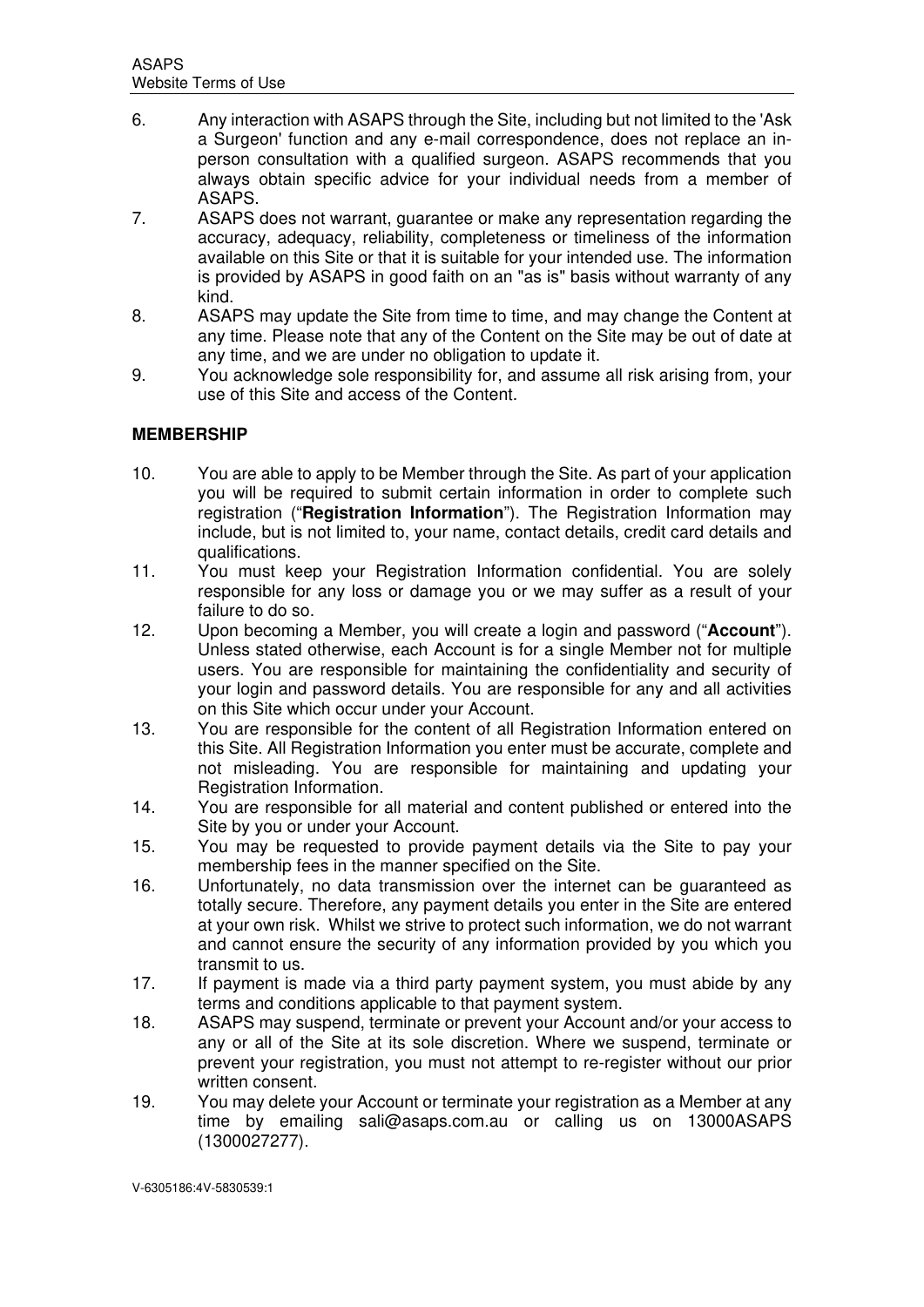# **PRIVACY**

20. Any personal information ASAPS collects through this Site will be handled in accordance with our Privacy Policy. Our Privacy Policy can be viewed at www.asaps.org.au.

### **LIMITATION OF LIABILITY**

- 21. ASAPS will not be liable in any way whatsoever (including negligence) for any loss, damage (including incidental, special or consequential damages), costs or expenses suffered, arising out of, or in any way connected with the use of, or reliance on, the Site, to the extent permitted by law.
- 22. All warranties and conditions (whether express or implied) are hereby excluded to the extent permitted by law. You may have rights under the Australian Consumer Law or other rights in relation to the supply of goods or services that cannot lawfully be excluded by ASAPS (**Non-excludable Rights).** To the extent permitted by law, ASAPS's liability in respect of any Non-excludable Rights shall be limited, at ASAP's option to:
	- A. the replacement or repair (or the cost of replacement or repair) of any goods provided to you; or
	- B. the supply of any services again, or the payment of the cost of having them supplied again.
- 23. ASAPS shall have no liability to you for any loss, damage or inconvenience suffered due to the unavailability, withdrawal, corruption or loss of any Content from or on or made available via the Site, or for any use of or reliance on any Content.

#### **THIRD PARTY MATERIAL**

- 24. You may be able to, through hypertext or other links on the Site, gain access to websites or materials which are not owned or operated by ASAPS ("**Third Party Material**") from time to time. Unless otherwise specified, the Third Party Material is not owned by ASAPS and is not under ASAPS control.
- 25. The Third Party Material may have different terms and conditions and privacy requirements. We strongly advise you to read the terms and conditions and privacy policies of any Third Party Material that you access.
- 26. You agree that ASAPS is not responsible for examining or evaluating the content or accuracy of the Third Party Material.
- 27. You acknowledge and agree that ASAPS shall not be responsible or liable, directly or indirectly, for any damage or loss caused or alleged to be caused by or in connection with use of or reliance on any Third Party Material.
- 28. You agree that you will not use any Third Party Material in a manner that would infringe or violate the rights of any other party and that ASAPS is not in any way responsible for any such use by you.

#### **INTELLECTUAL PROPERTY**

- 29. You acknowledge and agree that all Content is protected by copyright, trade mark or other intellectual property rights and laws and remains the property of ASAPS.
- 30. No part of the Content may be copied, reproduced, modified, republished, uploaded, posted, transmitted or distributed in any form or manner without our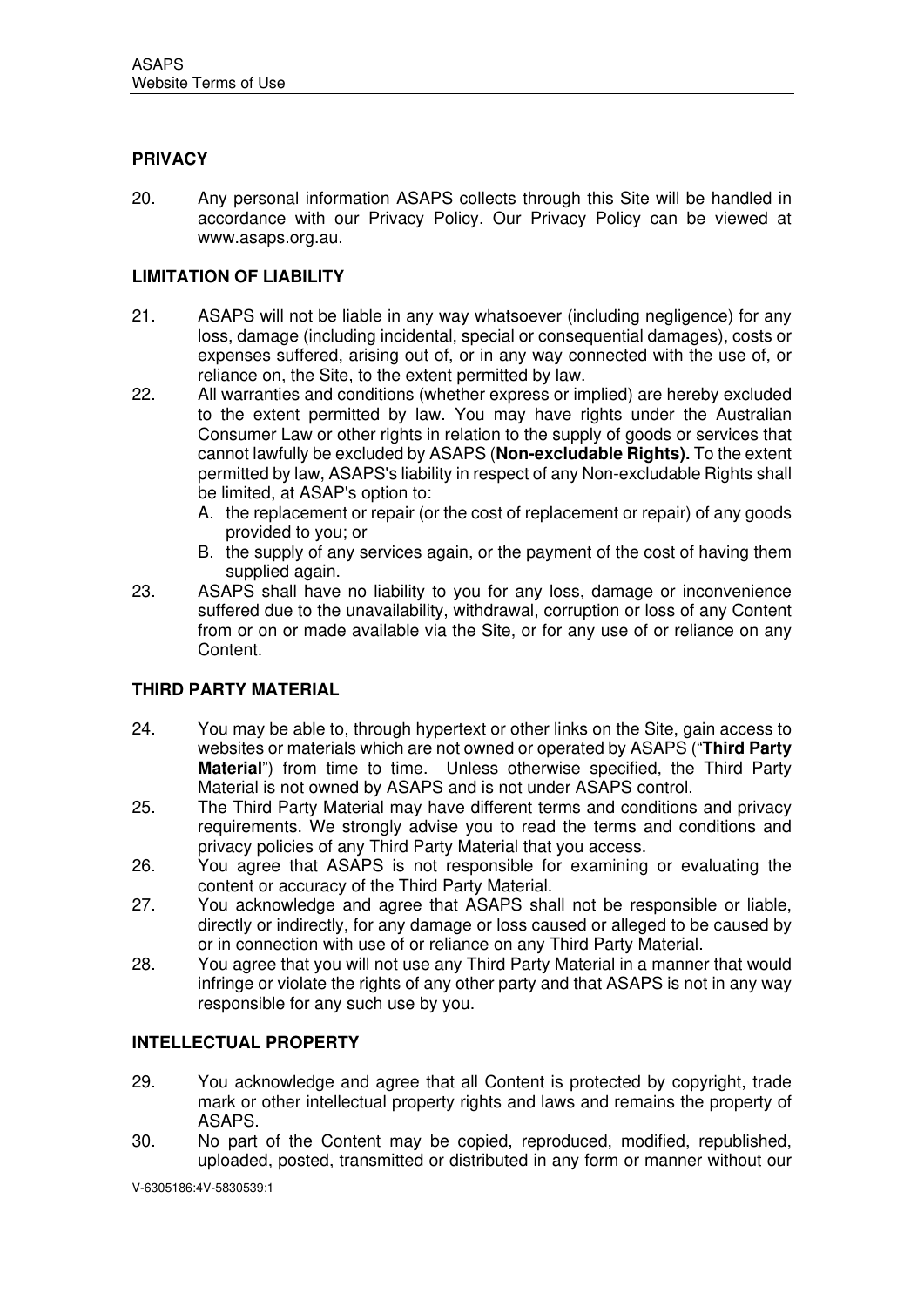prior written consent. However, you may download and print these Terms and the Privacy Policy for your personal non-commercial use.

- 31. All trade marks and trade names which appear on this Site are proprietary to ASAPS and/or our affiliates. Use of these trade marks without the owner's consent will infringe the owner's intellectual property rights. Nothing in this Site should be interpreted as granting any rights to use or distribute any names, logos or trade marks except with the express written consent of the respective owner.
- 32. For the avoidance of doubt, unless specified otherwise we are the owner or the licensee of all intellectual property rights in the Site or Content made available to you via the Site. All such rights are reserved. Our status (and that of any identified contributors) as the authors of content on our site must always be acknowledged.

## **SITE MAINTENANCE**

33. You acknowledge and agree that from time to time we may need to suspend access to all or a part of the Site, or Content made available via the Site, while we fix defects and errors in the Site, install updates and undertake general diagnosis and maintenance of the Site or undertake emergency maintenance, and that as a result of which the Site applications may be less accessible or unavailable to you from time to time.

## **USE OF THE WEBSITE**

- 34. You agree to use the Site solely for the purpose of reviewing general information, accessing the Content and accessing and maintaining your Account.
- 35. You agree that you will not (either yourself or through any third party):
	- A. use any robot, spider, screen scraper, data aggregation tool or other automatic device or process (Automated Process) to process, monitor, copy or extract any web pages on the Site, or any of the information, Content or data contained within or accessible through the Site, without the prior written permission of ASAPS;
	- B. use any Automated Process to aggregate or combine information, content or data contained within or accessible through the Site with information, Content or data accessible via or sourced from any third party;
	- C. use any information on or accessed through the Site for any commercial purpose or otherwise (either directly or indirectly) for profit or gain;
	- D. use any device, software (including but not limited to introducing a virus, a worm or other malicious code), process or routine to interfere or attempt to interfere with the proper working of the Site or any transaction or process being conducted on or through it;
	- E. reverse engineer, reverse assemble, decompile, or otherwise attempt to discover source code or other arithmetical formulae or processes in respect of the software underlying the infrastructure and processes associated with the Site;
	- F. copy, reproduce, alter, modify, create derivative works of, or publicly display, any part of or any content from the Site without the prior written permission of ASAPS; or
	- G. use the Site for any other unlawful purpose or activity.

# **MISCELLANEOUS**

V-6305186:4V-5830539:1